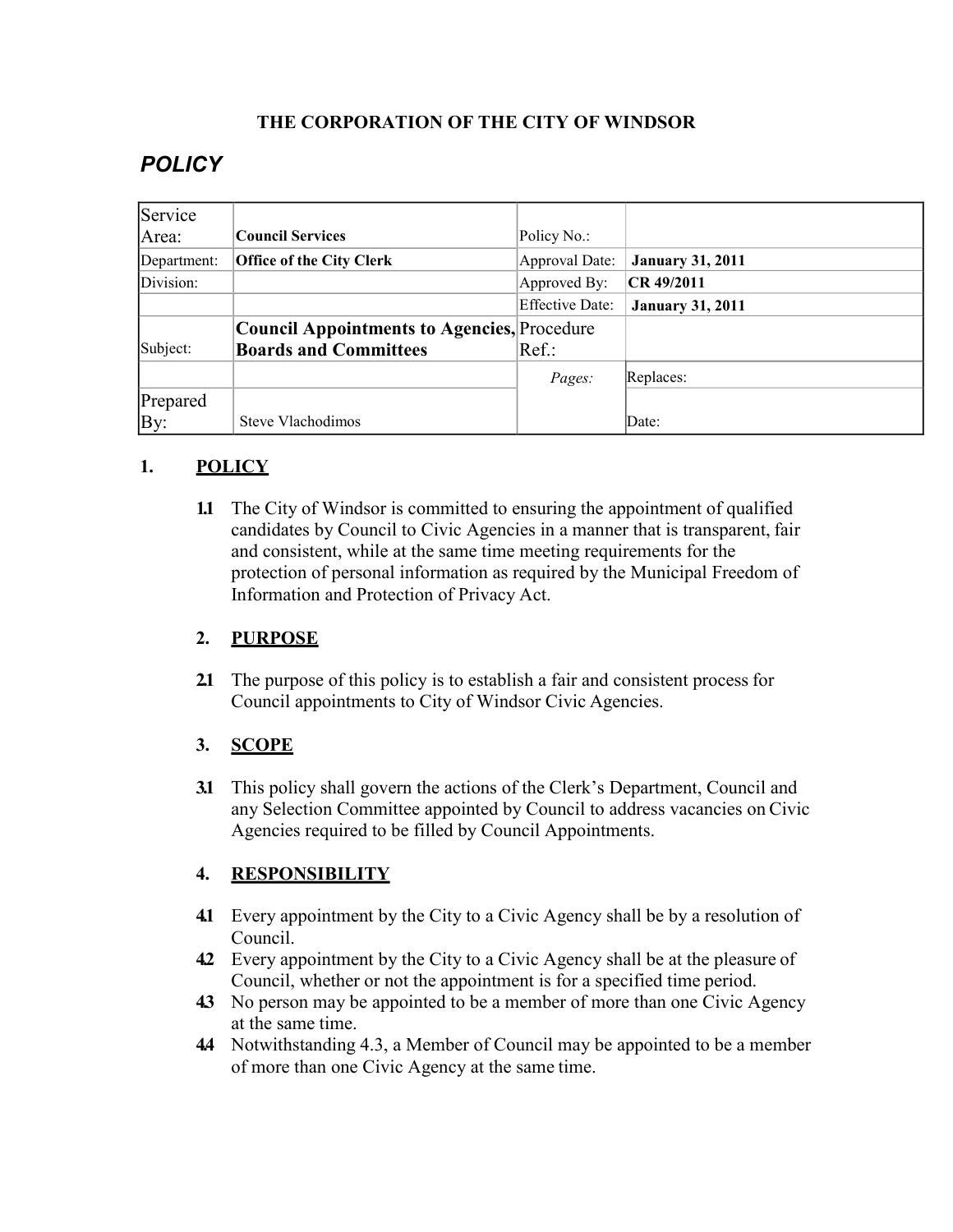- **4.5** Council may make appointments at their discretion and are not limited to only eligible electors.
- **4.6** Council shall:
	- a) Approve this policy and any changes to this policy from time to time;
	- b) Consider applications for vacancies on Civic Agencies;
	- c) From time to time, establish Selection Committees on an as-needed basis and, unless otherwise provided for at the time of establishment, the Mayor shall be an ex-officio member of such selection Committee;
	- d) By resolution, make appointments of members to Civic Agencies in accordance with this policy.
- **4.7** The Selection Committee shall:
	- a) Meet at the appointed time and place for the purpose of interviewing applicants identified by Council as candidates for vacancies on Civic Agencies;
	- b) Consider and recommend to Council the candidate(s) that in the opinion of the Selection Committee would best service the needs of Council and the public on a given Civic Agency.
- **4.8** The Clerk's Department shall:
	- a) Coordinate appointments to Civic Agencies by:
		- i. Providing public notice of vacancies on Civic Agencies;
		- ii. Providing application materials to individuals who wish to apply for appointment as new members;
		- iii. Arranging appropriate meetings for the Selection Committee;
		- iv. Providing all documents the Selection Committee may require to facilitate interviews;
		- v. Preparing letters to send to all applicants concerning the status of their application;
		- vi. Notifying the Civic Agency of appointments and reappointments made by Council
- **4.9** The Clerk's department shall maintain all records pertaining to appointments to Civic Agencies.

## **5. GOVERNING RULES AND REGULATIONS**

- **5.1** The City of Windsor Clerk's Department shall provide public notice of any vacancies on any Civic Agencies in accordance with the City's Public Notice By-Law.
- **5.2** The public notice shall include general information regarding the nature of the vacancies on the Civic Agency and timelines for the receipt of applications from the general public.
- **5.3** All applications containing personal information and submitted to the City of Windsor in response to the public notice shall be treated as confidential information in accordance with the provisions of Part II of the *Municipal Freedom of Information and Protection of Privacy Act*.